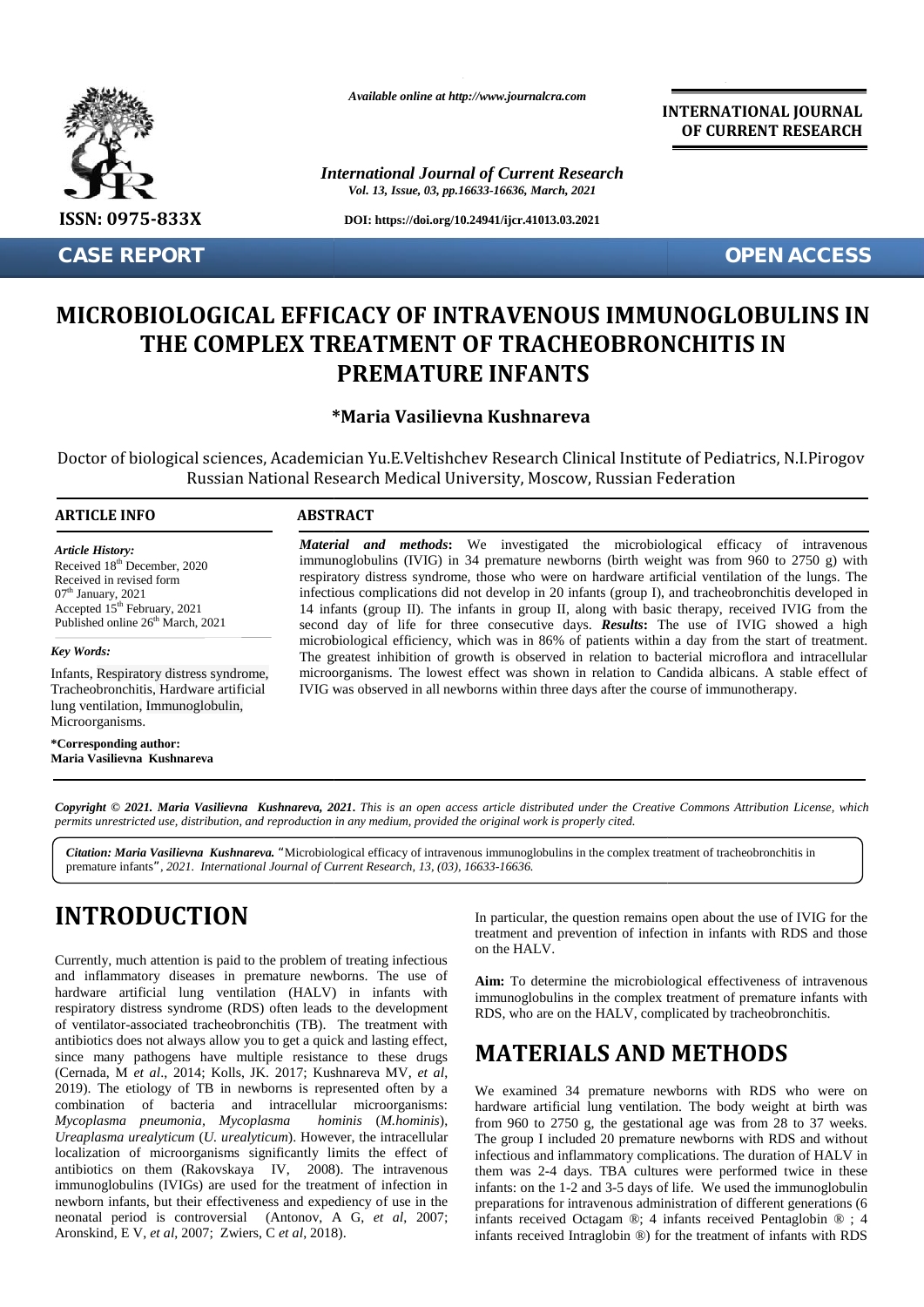and subsequent development of tracheobronchitis (group II). The IVIG was administered from 2 days of life until the development of clinical symptoms of TB. All IVIGs were administered by slow intravenous infusions, three consecutive days, once a day. We used the dose of the IVIG recommended for use in newborns (Formular on the use of drugs of intravenous immunoglobulins in neonatology, 2006/2007; Instructions for the use of intravenous immunoglobulins): the dose of Octagam ® ("OCTAPHARMA AG", Austria) was 500 mg/kg; the dose of Pentaglobin ® ("BIOTEST PHARMA GMBH", Germany") was 250 mg/kg (5 ml/kg); the dose of Intraglobin ® ("BIOTEST PHARMA GMBH", Germany) was 6 - 8 ml /kg per day.(Antonov, A G, *et al*, 2007). The tracheobronchitis developed on 3-6 days of life in these infants. The duration of HALV was from 3 to 6 days. The TBA cultures were carried out on 1-2 days of life before IVIG administration, one day after the first infusion of immunoglobulin, and three days after the course of immunotherapy. The groups were representative of body weight and gestational age at birth.

All infants received basic treatment. It included oxygen therapy, antibacterial therapy, as well as syndromal and symptomatic treatment. Microbiological cultures of tracheobronchial aspirates (TBA) were carried out by qualitative and quantitative methods using a standard set of nutrient media. (Labinskaya, A S,,*et al*, 2015; Rakovskaya IV, 2008). The determination of the sensitivity to antibiotics of bacteria was carried out by the method of standard disks (Methodical instructions, 2004), The determination of the sensitivity to antibiotics of *M. hominis* and *U. urealyticum* was carried out in a liquid nutrient medium (Waites KB. *Et al*, 1999; Rakovskaya IV. 2008). The causative agents of the disease were strains of conditionally pathogenic microorganisms with a total microbial number (TMN) of more than lg3 colony-forming units in 1 ml of TBA (CFU / ml), and the accompanying microflora were strains with a TMN of less than lg4 CFU/ml (Labinskaya, A S,, *et al*, 2015). *Statistics*. Statistical processing of the results was carried out using the Statistica 7 computer software package. We determined the frequency of occurrence of microorganisms in % in infants in each group. The percentage of small numbers was calculated to compare the indicators between groups and in the dynamics of observation.

# **RESULTS AND DISCUSSION**

The microorganisms were isolated from all the samples of TBA and were conditionally pathogenic microorganisms in terms of their species composition in premature newborns with RDS and without infection (group I). These were *Enterobacteriaceae* (in 17 infants), *Staphylococcus epidermidis* (*S. epidermidis*) (in 17 infants), *Streptococcus viridans*, *Streptococcus pyogenes*, *Enterococcus faecalis* (2 strains each), *Peptococcus spp.*, *Peptostreptococcus spp*., *Candida spp*., non-pathogenic *Corynebacterium* spp. and non pathogenic *Neisseria spp*., (2-4 strains each). A single pathogen was found in the trachea in 8 infants. Several pathogens (from 2 to 4) were isolated in the remaining 12 infants. The degree of microbial colonization of the trachea was different: from lg1 to lg4 CFU/ml. The distribution of infants by TMN value at the first examination was  $\frac{12200 \text{ actual}}{2 \text{ seconds}}$ as follows: TMN lg1-2 CFU / ml was in 17 newborns, TMN lg3 CFU/ml was in 2 and TMN lg4 CFU/ml was in 1 infant. The composition of microflora and TMN did not change in 2-4 days after the first examination in 13 infants of this group (37%). A decrease in TMN by 1-2 orders of magnitude and a decrease in the number of species from 3-4 to 1-2 were observed in the remaining infants. These changes appeared to be related to preventive antibacterial therapy, which usually included 1 or 2 antibiotics. The pathogens of tracheobronchitis were isolated in all examined group II newborns. The spectrum of TB pathogens is presented in Table 1. As can be seen from Table 1, the etiology of tracheobronchitis is represented by a wide range of microorganisms. Gram-positive and gram-negative pathogens were found with the same frequency. These were most often representatives of *Enterobacteriaceae* (*E. coli* and *Klebsiella pneumoniae*), *Enterococcus faecalis*, *Candida albicans*. *U. urealyticum* was found most often among intracellular

microorganisms. Attention is drawn to the high frequency of mixed infection (86%), which was very diverse in its spectrum. Associations of bacteria with intracellular microorganisms and / or *Candida albicans* were quite common.

**Table 1. The etiological structure of tracheobronchitis in infants who received IVIG (the number of microorganisms in TBA is lg4 and above CFU / ml)**

| N  | Group II $(n=14)$<br>Pathogens                    |                |      |
|----|---------------------------------------------------|----------------|------|
|    |                                                   | n              | $\%$ |
| 1  | E.coli                                            | 4              | 29   |
| 2  | Klebsiella pneumoniae                             | 3              | 21   |
| 3  | $S.\nepidermidis (h+)$                            | 3              | 21   |
| 4  | Streptococcus A                                   |                | 7    |
|    | (Streptococcus pyogenes)                          |                |      |
| 5  | Enterococcus faecalis                             | 6              | 43   |
| 6  | Haemophylus influenzae                            | 2              | 14   |
|    | Candida albicans                                  | 10             | 71   |
| 8  | M.hominis                                         | 2              | 14   |
| 9  | U.urealyticum                                     | 6              | 43   |
| 10 | Acinetobacter baumanii                            |                | 7    |
| 11 | Pseudomonas aeruginosa                            | 2              | 14   |
| 12 | Monoinfection                                     | $\mathfrak{D}$ | 14   |
| 13 | Mixed infection (2 or more pathogens)             | 12             | 86   |
| 14 | Bacteria + Candida spp. $+ U$ . urealyticum or M. | 8              | 57   |
|    | hominis                                           |                |      |
| 15 | Bacteria + Candida spp.                           | 2              | 14   |
| 16 | Two types of bacteria                             | 2              | 14   |

Pathogens of secondary infection were isolated from TBA in 2 premature infants with tracheobronchitis 7 days after eradication of the first pathogen. The first association (*Ps. aeruginos*a + *Candida albicans*) was isolated in one infant and the second association (*Ps.aeruginosa* + *Candida albicans* + *Enterococcus faecalis*) was also isolated in one infant. Along with the pathogens of tracheobronchitis, concomitant conditionally pathogenic microflora in the amount of 10 – 100 CFU/ml (lg1-2 CFU/ml) was seeded from TBA. It was mainly represented by *S. epidermidis*, *Enterococcus spp*, *Str. Viridians.*, *Candida spp*., *Neisseria sicca*, and *Corynebacterium xerosis*. The low titer of pathogens, the absence of pathogenicity factors, and a single detection did not allow them to be attributed to the pathogens of the disease. The frequency of occurrence of these microorganisms ranged from 7 to 14%.

The study of the sensitivity of tracheobronchitis pathogens to antibiotics showed the following results. All *E. coli* strains were sensitive to amikacin, gentamicin, carbapenems, cefotaxime, and ceftazidime, 2 strains were also sensitive to kanamycin, neomycin, streptomycin, azithromycin, and azlocillin, and one strain was also sensitive to chloramphenicol and ampicillin. All strains of *Klebsiella pneumoniae* were resistant to ampicillin and carbenicillin and remained sensitive to amikacin, cephalosporins of the III-IV generation (cefotaxime, ceftazidim, cefaclor, cefepim), two strains were sensitive to carbapenems, netilmycin and gentamicin, one strain was sensitiv to chlormafenicol. The *Ps.aeruginosa* strain was hospital-acquired. It was sensitive to amikacin, piperacillin+ tazobactam, and colistin, resistant to ceftazidime, imipenem/cilastatin, carbenicillin, chloramphenicol, netilmycin, streptomycin, and kanamycin. *The Acinetobacter baumanii* strain was sensitive to aminoglycosides and cefotaxime. All *Enterococcus faecalis* strains were susceptible to vancomycin and linezolid, three strains were susceptible to chloramphenicol, ampicillin, and rifampicin, and two strains were susceptible to cefotaxime and imipenem/celastatin. All *Enterococcus faecalis* strains were susceptible to vancomycin and linezolid, three strains were susceptible to chloramphenicol, ampicillin, and rifampicin, and two strains were susceptible to cefotaxime and imipenem/celastatin. *The Streptococcus* strain of group A was sensitive to benzylpenicillin, oxacillin, macrolides, cefazolin, cephalexin, azlocillin, vancomycin, linezolid. All strains of *S. epidermidis* with hemolytic properties were sensitive to vancomycin, linezolid, amikacin and gentamicin, two strains were sensitive to kanamycin, streptomycin, chloramphenicol, cephalexin, cefazolin, azithromycin, one strain was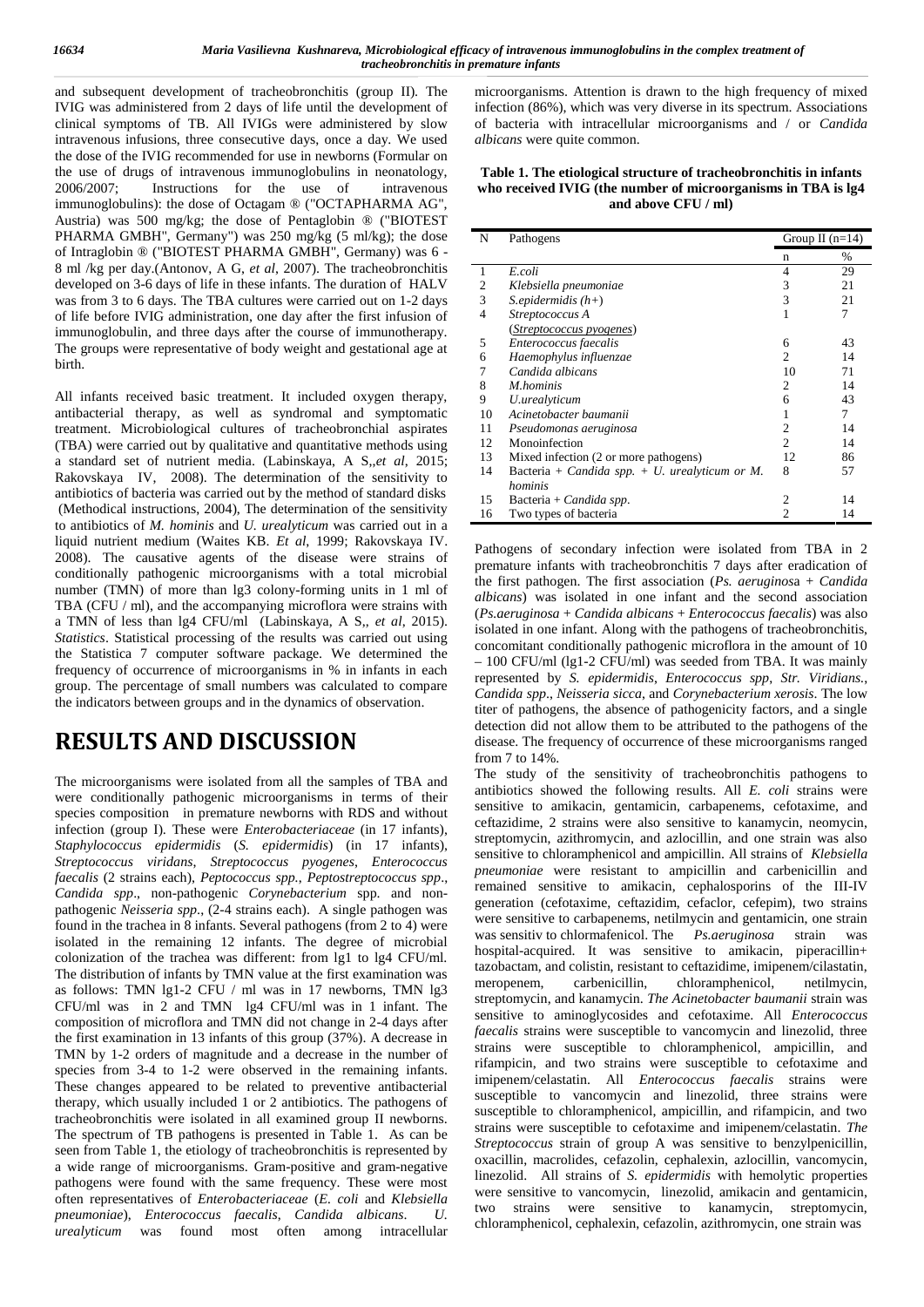| ×<br>×<br>×<br>٧<br>٧ |  |
|-----------------------|--|
|-----------------------|--|

| Table 2. Microbiological efficacy of intravenous immunoglobulins in newborns with tracheobronchitis one day after the first infusion of |  |
|-----------------------------------------------------------------------------------------------------------------------------------------|--|
| the drug and 3 days after the course of treatment. Group II $(n=14)$                                                                    |  |

| Performance indicators                    | Survey period: This is a day after the<br>first infusion of the drug |    | Survey period: This is 3 days after the<br>course of treatment |   |  |
|-------------------------------------------|----------------------------------------------------------------------|----|----------------------------------------------------------------|---|--|
|                                           |                                                                      |    |                                                                | % |  |
| Reducing the titer of pathogens           |                                                                      | 86 |                                                                |   |  |
| Complete eradication                      |                                                                      |    |                                                                |   |  |
| No effect:                                |                                                                      |    |                                                                |   |  |
| The titer of the pathogen has not changed |                                                                      |    |                                                                |   |  |
| Increase in the titer of the pathogen     |                                                                      |    |                                                                |   |  |

sensitive to fusidin, benzylpenicillin and oxacillin. All *S. epide*rmidis strains were resistant to ampicillin and lincomycin. The strain of *Haemophylus influenzae* was sensitive to amoxicillin, cefixime, cefuroxime, azithromycin, chloramphenicol. *M. ho*minis and *U. urealiticum* remained sensitive to 2 or 3 antibiotics: all strains were sensitive to midekamycin, 20% of the strains were sensitive to amikacin and gentamicin. In addition, *M. hominis* strains were selectively highly sensitive to josamycin, and *U. urealitycum* strains were selectively sensitive to clarithromycin. It should be assumed that the early use of IVIG drugs in premature newborns, in which the respiratory tract was contaminated with intracellular pathogens, prevented massive colonization of the respiratory tract mucosa and the development of pneumonia. As can be seen from the above results of the study, most bacterial pathogens had acquired (*Enterobacteriaceae*, *S. epidermidis*, *Pseudomonas aeruginisa*) or natural (*Enterococcus faecalis*) resistance to antibiotics. *M. hominis* and *U. urealiticum*, in addition to their natural resistance to antibiotics, are poorly accessible to the effects of these drugs due to the intracellular localization of pathogens. These circumstances significantly complicate the treatment of infectious and inflammatory diseases in this category of patients. In this regard, the use of intravenous immunoglobulins, which have a broad antimicrobial effect, increases the possibility of successful treatment. The dynamics of changes in the respiratory tract microflora in infants with tracheobronchitis is presented in Table 2. In most infants with tracheobronchitis (86%), a decrease in the number of microorganisms in the respiratory tract occurred one day after the start of treatment with immunoglobulins. This indicated a rapid IVIG effect. In addition, the microbiological effect was stable. Thus, three days after the IVIG course,  $\frac{\text{https://m:100183333333333}}{\text{Methodsavg}}$ pathogens were detected in low titers (lg1-2 CFU/ml) in most infants (79%), and pathogens were not isolated in the remaining infants (21%). Thus, the positive microbiological effect of IVIG was observed in all infants with tracheobronchitis. The degree of reduction in the titer of bacteria and intracellular microorganisms was very high in all infants in 8-100 times, and Candida spp. in 2- 4 times compared to the initial indicator. The microbiological effect of IVIG can be associated with an increase in the content of immunoglobulins in the mucosa and lumen of the respiratory tract, where they have an antimicrobial effect, as well as stimulate phagocytosis in the focus of inflammation (Antonov, A G, *et al*, 2007; Kushnarea , MV et Vetrova, EV. 2021).

## **CONCLUSION**

Thus, the use of intravenous immunoglobulins in infants with RDS and those on a mechanical ventilator complicated by tracheobronchitis is characterized by high microbiological efficiency, which occurs quickly and is registered in most patients within a day after the start of treatment. The greatest inhibition of growth was observed in relation to bacterial microflora and intracellular microorganisms. To a lesser extent, the effect was shown in relation to Candida spp. The spread of the inflammatory process and the development of pneumonia were prevented in infants with tracheobronchitis.

#### **The bulleted key points:**

1. IVIG actively inhibit the growth of TB pathogens (*bactria, M. hominis and U. urealiticum, Candida albicans)* in the respiratory tract a day after the first administration of the drug.

2. The antimicrobial effect of IVIG is long-lasting. Low titer of microorganisms or their absence occurs at least three days after the course of immunotherapy.

**Acknowledgement**: The author thank the administration of the Institute for the opportunity to perform this scientific research.

**Authors contribution**: The author did the research herself.

## **REFERENCES**

- ernada, M, Bruga, M, Colombek et al. 2014. Ventilator associated pneumonia in neonatal patients: an update. Neonatology. 105:98-107.
- Kolls, JK. 2017. Commentary: Understanding the Impact of Infection, Inflammation and Their Persistence in the Pathogenesis of Bronchopulmonary Dysplasia. 2017. Front Med (Lausanne). 2;4:24. doi: 10.3389/fmed.2017.00024. eCollection 2017. 9837.
- Kushnareva, MV, Shabelnikova E I., Balashova E D, Keshishyan E S. 2019. Etiological structure of "fan-associated" pneumonia complicated by bronchopulmonary dysplasia in premature newborns. Pediatrician's practice. 3: 3-9. https://medi.ru/pp/ 2019/04/16405/
- IV. 2008 . Mycoplasms and mycoplasmal infections. Vestn Dermatol Venerol . 5: 60–6. https://www. vestnikdv.ru/ jour/issue/viewIssue/81/30 .
- Zwiers, C, Scheffer-Rath, MEA, Lopriore , E, Masja de Haas. G, Liley HG. Immunoglobulin for alloimmune Liley HG. Immunoglobulin for alloimmune hemolytic disease in neonates. 2018. Cochrane Database Syst Rev. 3:
- Antonov, A G, Ashitkova, N V, Biryukova, T V. *et al*. 2007. Form for the use of immunoglobulin preparations for intravenous administration in neonatology. Questions of practical pediatrics. 2:2:56-65. https://www.elibrary.ru/ item.asp?id=9552990 CD003 313. Published online 2018 Mar 18. doi: 10.1002/ 14651858 .CD003313.pub2. https://www.ncbi.nlm.nih.gov/pmc/articles/PMC6494160/ .
- Aronskind, E V, Tuzankina, I A, Kovtun, OP, Shershnev, V N. Mukhamedzyan, MN, Ufimtseva, O A. 2007. Effect of pentaglobin use in the neonatal period on the dynamics of immunological parameters of premature infants during the first year of life. Pediatrics. 86:1:40-45. https://pediatria journal.ru/ files/upload/mags/262/2007\_1\_1130.pdf
- Labinskaya, A S, Kostyukova, N N, Ivanova, S M. Guide to medical microbiology: a textbook for the system of postgraduate professional education of doctors. Book 2: Private medical microbiology and etiological diagnosis of infections. Moscow: BINOM, 2015: 1151 p. https://search.rsl.ru/ru/record/0100 7944 470